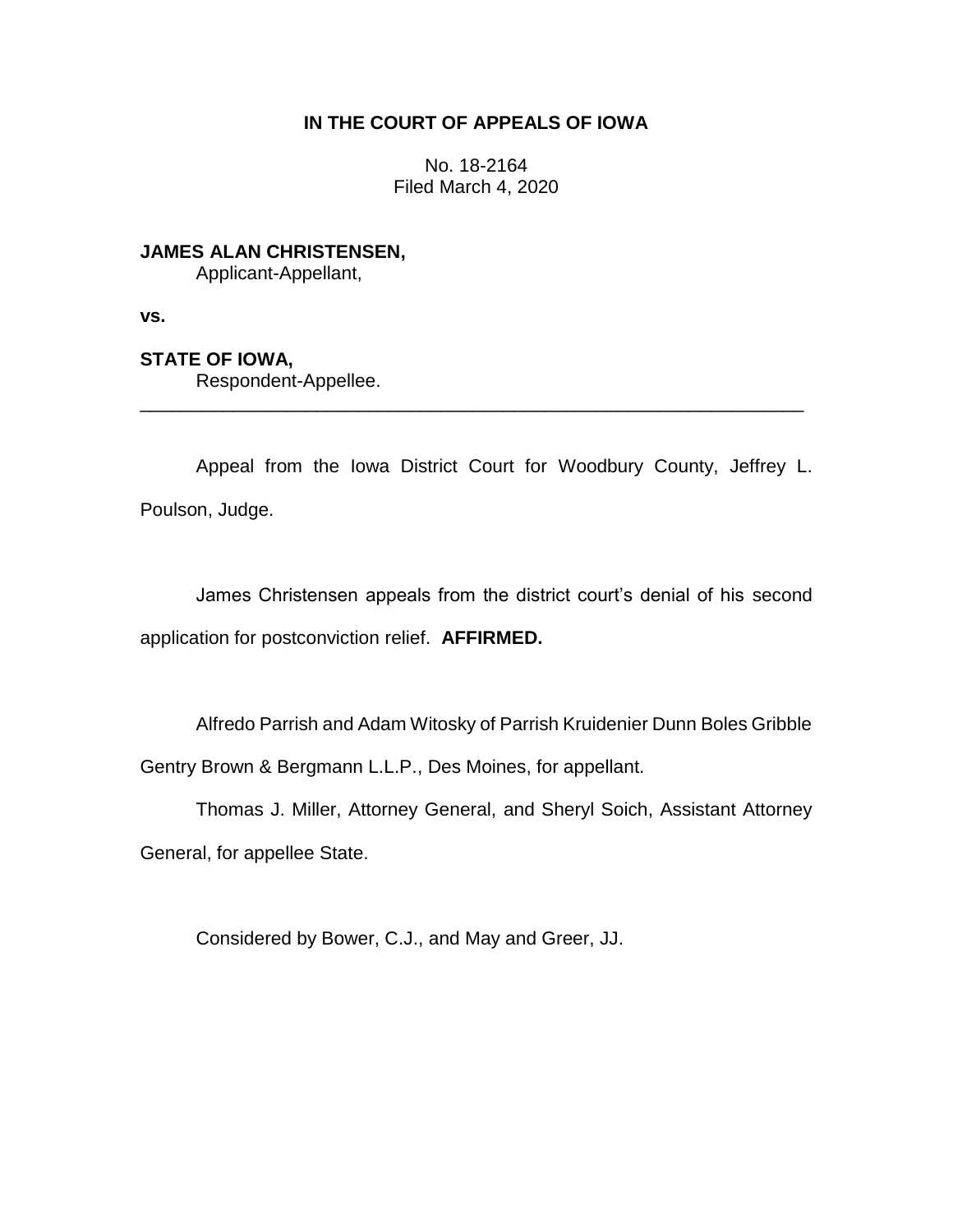## **GREER, Judge.**

 $\overline{a}$ 

James Christensen appeals the district court's denial of his second application for postconviction relief (PCR). Christensen argues he is entitled to a new trial based on newly discovered evidence. We conclude this evidence is merely cumulative and impeaching and would not have changed the result of the trial. We affirm the denial of his second PCR application.

### **I. Background Facts and Proceedings.**

The facts underlying Christensen's 2009 criminal conviction are fully set forth in our opinion in his direct appeal. *See State v. Christensen*, No. 09-0961, 2010 WL 4792120, at \*1 (Iowa Ct. App. Nov. 24, 2010). Relevant here, Christensen was charged with sexual abuse in the second degree by aiding and abetting based on allegations he helped corner and "comfort" a woman, E.S., while his friend and coworker John Sickels raped her.<sup>1</sup> Christensen and Sickels were tried together, and a jury found them guilty as charged. Christensen was sentenced to a term of incarceration not to exceed twenty-five years with a mandatory seventy percent minimum. His conviction and sentence were affirmed on direct appeal. *Id.* at \*9–10. His first PCR application was denied, and the denial was affirmed on appeal in 2016. *Christensen v. State*, No. 15-0765, 2016 WL 3272213, at \*4 (Iowa Ct. App. June 15, 2016).

In 2017, Christensen filed this second PCR application based on his allegations that two items of newly discovered evidence raise concerns about

<sup>&</sup>lt;sup>1</sup> At the time, Christensen was the chief of police in Creston, Iowa, and Sickels was the assistant chief.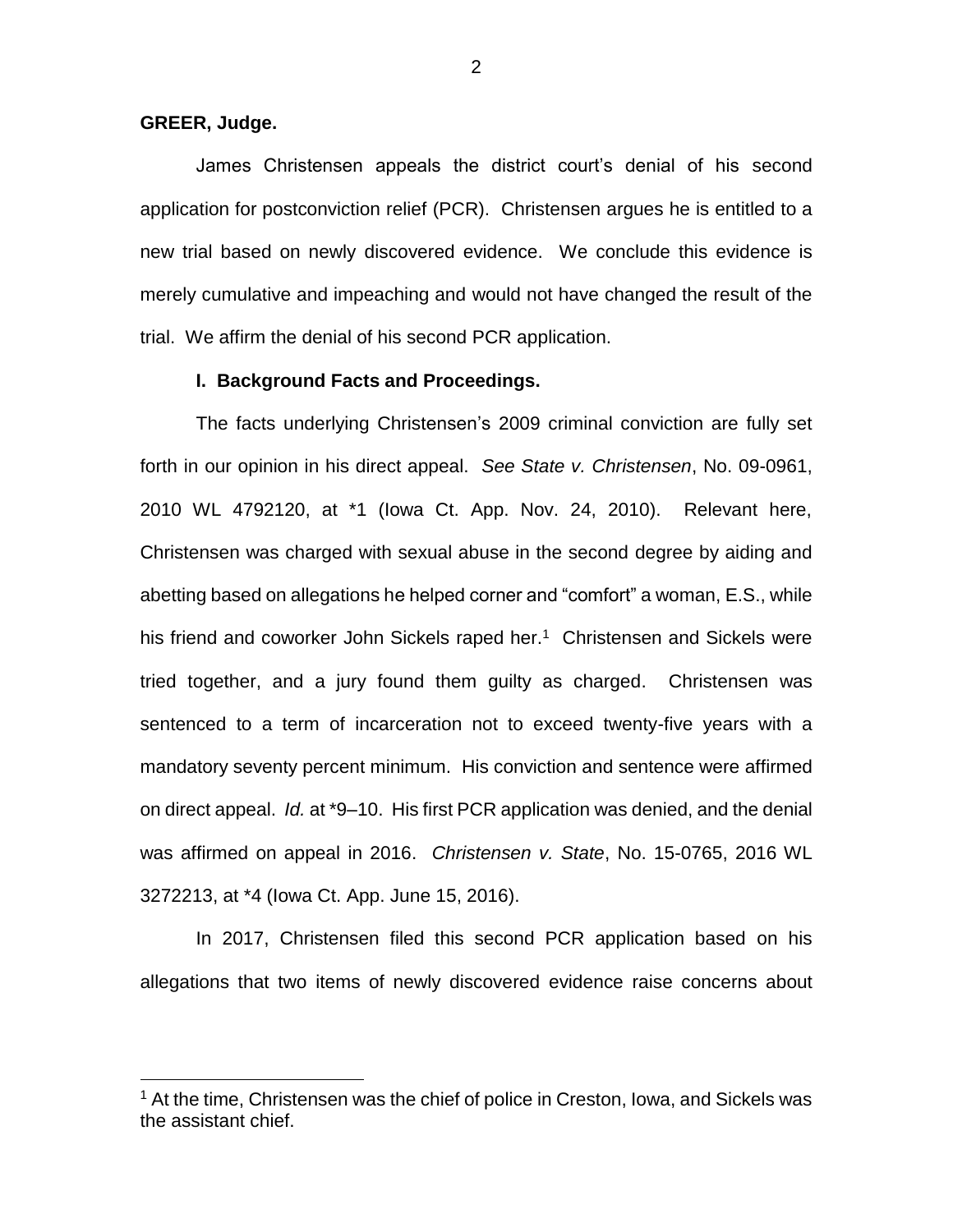whether E.S.'s trial testimony was truthful. Christensen argues that if a jury heard this evidence, the result would have probably been different.

The alleged new evidence is a recorded phone call and some Facebook posts. First, the recording is of a June 2015 phone call between E.S. and Renee Hoyt, a woman who became acquainted with E.S. and spoke to her on the phone three times. At the time of the phone calls, E.S. was staying in a domestic-violence shelter, having recently fled from her long-term, on-again, off-again boyfriend who had beaten her. E.S.'s adult son feared for his mother's safety and asked Hoyt to speak with his mother because she needed a friend. Sympathetic to Christensen, Hoyt knew E.S.'s current circumstances and spoke with E.S. under the guise of friendship. While Hoyt's stated purpose for the phone calls was to help E.S., Hoyt knew Christensen's first PCR application was on appeal and believed E.S. was lying about the sexual assault. Hoyt brought up the criminal case during at least two of these calls. Hoyt decided to record the third call to capture what she believed were E.S.'s inconsistent statements about the assault. During the recorded call, E.S. accused both Sickels and Christensen of raping her, not just Sickels, as she had testified at trial. With evidence of this call in hand, Christensen claims E.S.'s statements during the call contradict her trial testimony and call her testimony into doubt.

Next, Christensen offered the second pieces of evidence. This exhibit shows screenshots of E.S.'s Facebook posts, which appear to be from 2016, about domestic violence perpetrated by her boyfriend. Christensen claims these Facebook posts establish that, at trial, E.S. would lie about the sex act being

3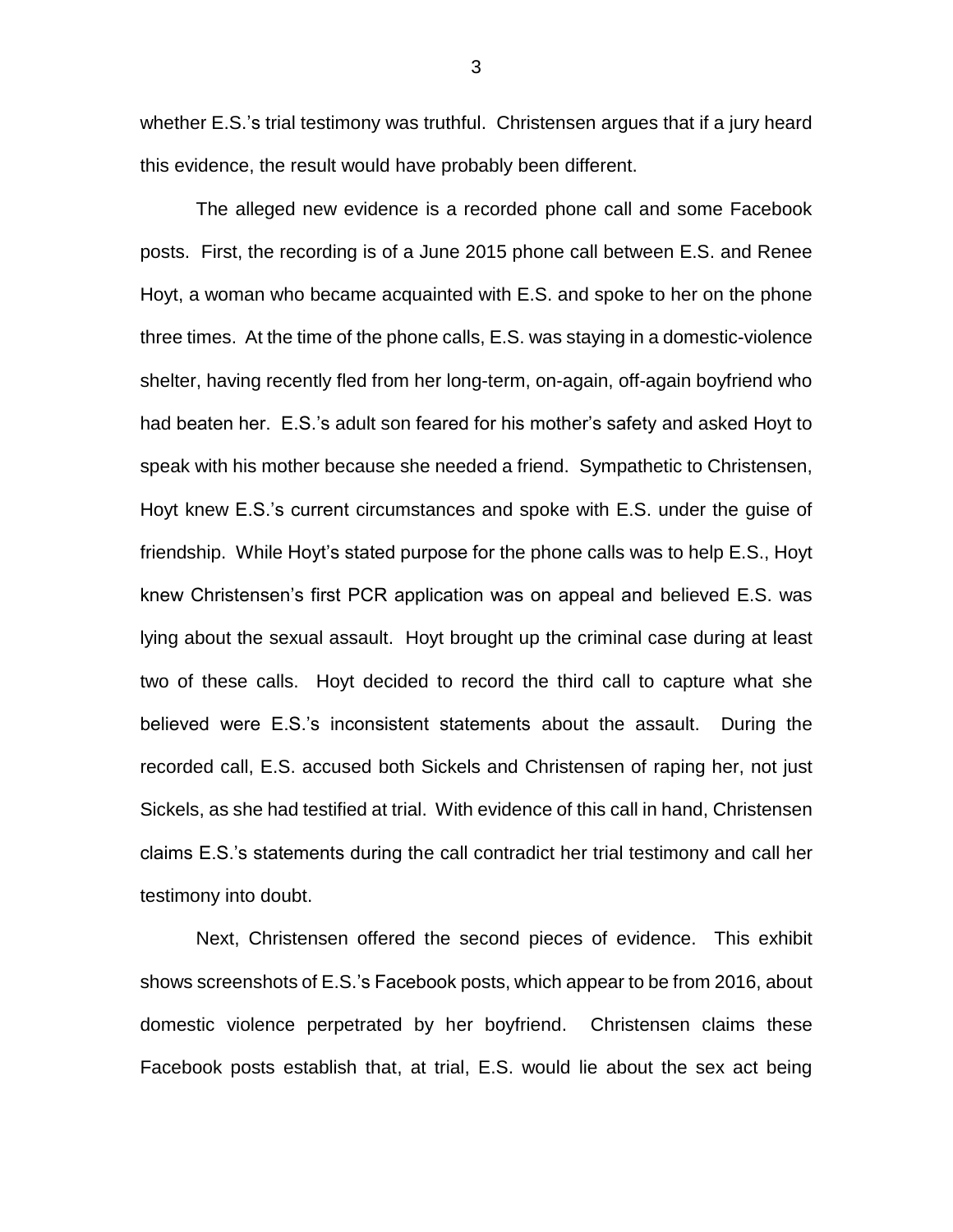nonconsensual to avoid upsetting her boyfriend. Christensen asserts the evidence shows the canard fabricated by E.S.

After a hearing, the district court determined that E.S.'s statements in the recording were inadmissible hearsay and that Christensen could not show that the recording and the Facebook posts, taken independently or together, were likely to change the outcome of the trial. The court denied this second PCR application. Christensen appeals.

#### **II. Standard of Review.**

We review PCR actions based on newly discovered evidence for correction of errors at law. *More v. State*, 880 N.W.2d 487, 499 (Iowa 2016). "[W]e will affirm if the trial court's findings of fact are supported by substantial evidence and the law was correctly applied." *Harrington v. State*, 659 N.W.2d 509, 520 (Iowa 2003).

#### **III. Analysis.**

On appeal, Christensen argues E.S.'s statements made during the phone call recording are admissible as statements against interest and the recording and E.S.'s Facebook posts constitute newly discovered evidence. He believes this evidence requires a new trial. For purposes of this appeal, we assume without deciding that E.S.'s statements during the phone call are admissible. For that reason, we will not address the hearsay claim and will only address the newly discovered evidence claim.

Iowa Code section 822.2(1)(d) (2017) allows "a postconviction-relief applicant a right of action when '[t]here exists evidence of material facts, not previously presented and heard, that requires a vacation of the conviction or sentence in the interest of justice.'" *Moon v. State*, 911 N.W.2d 137, 151 (Iowa

4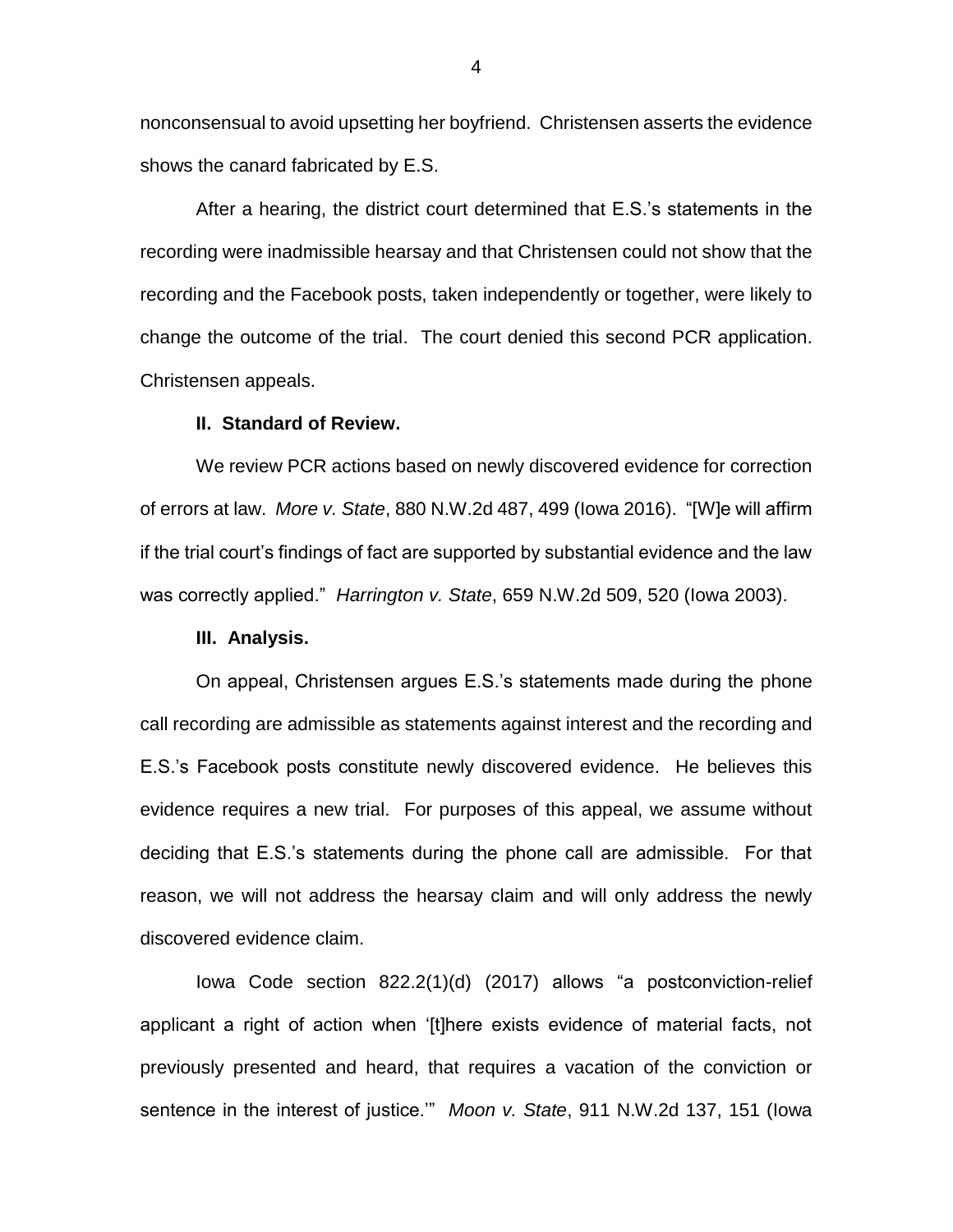2018) (quoting Iowa Code § 822.2(1)(d)). To succeed on a claim of newly discovered evidence, the applicant must show,

(1) that the evidence was discovered after the verdict; (2) that it could not have been discovered earlier in the exercise of due diligence; (3) that the evidence is material to the issues in the case and not merely cumulative or impeaching; and (4) that the evidence probably would have changed the result of the trial.

*Id.* (citation omitted). "The standard for whether the evidence probably would have changed the result of the trial is a high one because of the interest in bringing finality to criminal litigation." *More*, 880 N.W.2d at 499.

Christensen argues he is entitled to a new trial based on the phone call recording and the Facebook posts. We consider each claim in turn.

**A. Phone Call Recording.** Even if we assume Christensen has established the first two prongs,<sup>2</sup> Christensen concedes he intends to use E.S.'s statements made during the phone call to impeach her credibility. Still, he argues these statements are material to the issues at trial because they directly contradict her version of events, and had these statements been admitted at trial it would have been grounds for, at a minimum, a mistrial.

E.S.'s statements in the phone call do not exonerate Christensen but implicate him as a principal. E.S. never wavered from her testimony that Christensen tried to soothe her while Sickels raped her, the foundation of Christensen's conviction. While she made conflicting statements during the phone call, she did not recant her trial testimony and insisted she was telling the truth at trial.

 $\overline{a}$ 

 $2$  The June 2015 call occurred over six years after the jury verdict.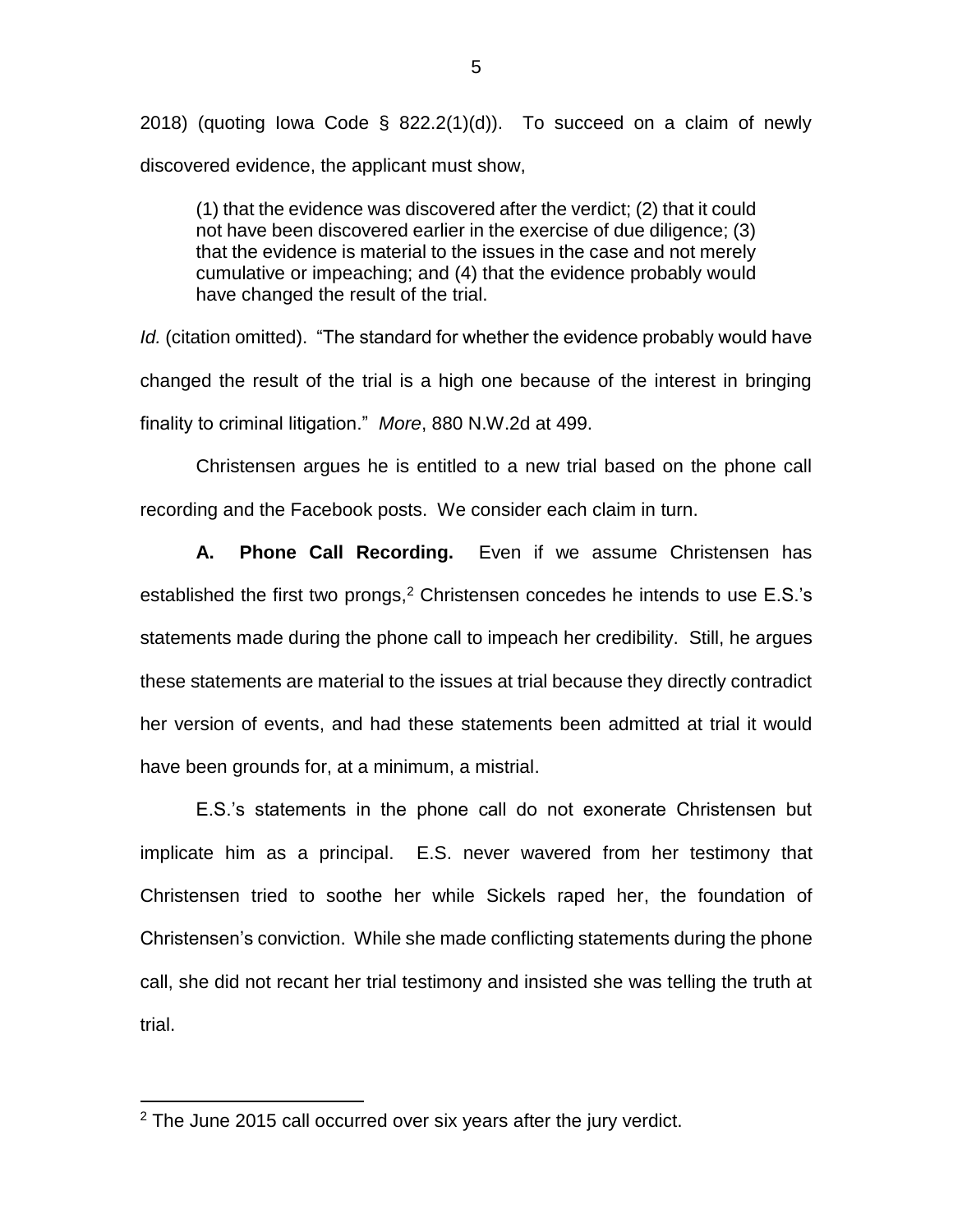Apart from E.S.'s testimony, other evidence at trial tended to implicate Christensen, including his own testimony. During his direct examination, Christensen denied having touched or comforted E.S. and denied having witnessed a sex act. On cross-examination, however, he both admitted and denied that he saw Sickels having sex with E.S. He also acknowledged it was possible that he may have touched E.S.'s hand and told her, "Don't worry, this didn't happen" when he left.

For all of these reasons, Christensen has not met the high bar of proving the result probably would have been different had the jury heard this recording.

**B. Facebook Posts.** Christensen argues that E.S.'s Facebook posts about domestic violence perpetrated by her boyfriend are evidence of her motivation to lie at trial regarding consent to sexual intercourse. Christensen concedes these posts would be used to attack E.S.'s credibility.

While the Facebook posts were created after the jury verdict, Christensen was aware before trial that E.S.'s boyfriend was abusive. E.S.'s credibility and motivation to lie to avoid angering her boyfriend were directly at issue in the criminal trial and were the subject of a pretrial motion in limine. Although the trial court limited some testimony, the jury heard E.S. testify that she and her boyfriend sometimes got into "semiphysical confrontations" but she was not afraid of him. Likewise, E.S.'s boyfriend testified that he and E.S. sometimes had "physical confrontations" when they had been drinking. And the jury heard from E.S.'s manager about a time E.S. came to work with a black eye, cuts on her hand, and bruises on her arms. When the manager asked E.S. how she got the injuries, E.S. explained her boyfriend had hit her because she was not having enough sex with